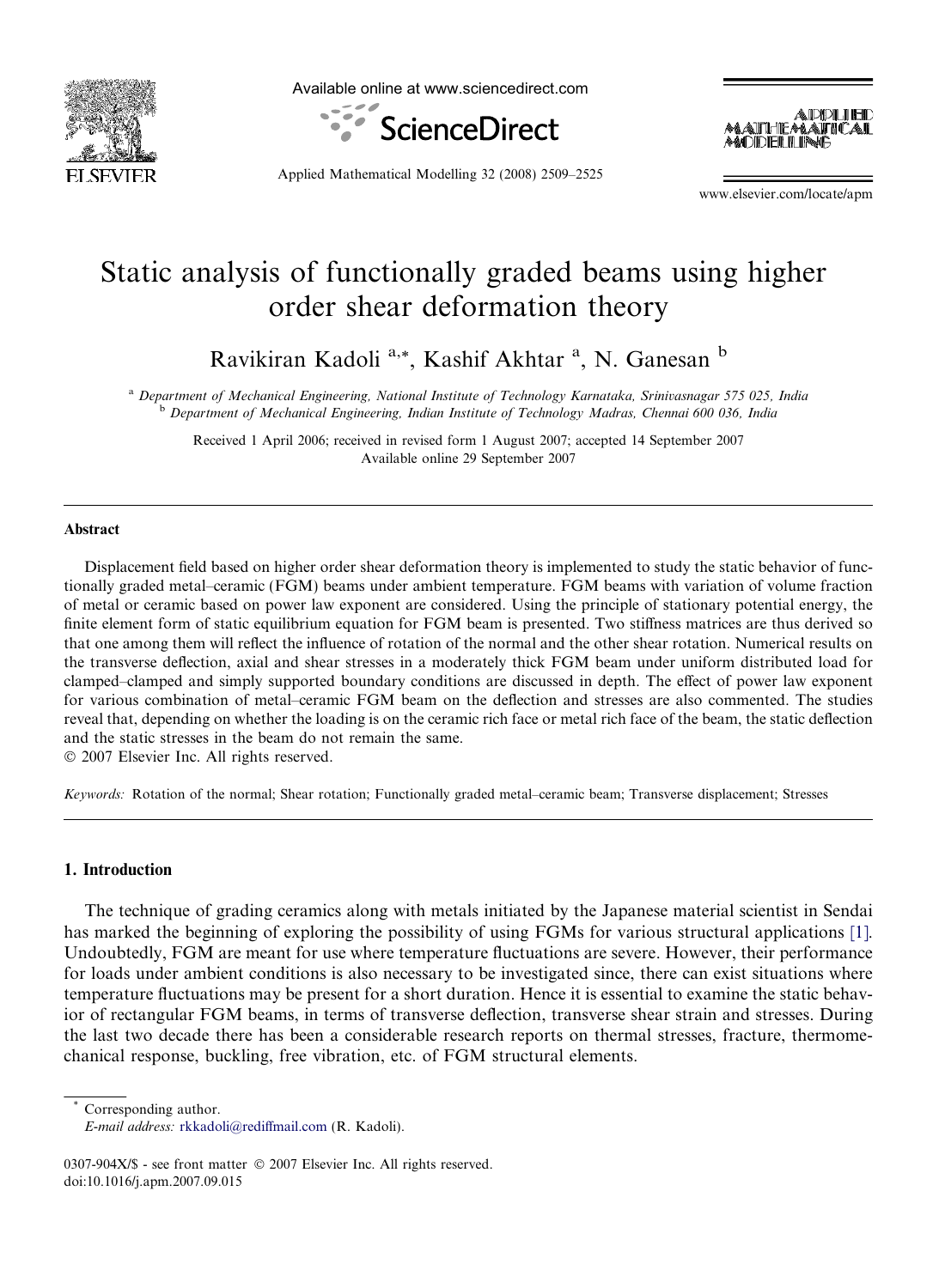The literature reveals a continued interest among the research community to develop efficient mathematical models to predict the static and dynamic response of thin and thick beams. Kapania and Raciti [2] provide a detailed review of shear deformation theories used for the static, vibration and buckling analysis of beams and plates. Shi et al. [3] presented the quasi-conforming finite element for the deflection analysis of composite beams using higher order theory. Chakraborty et al. [4] developed an exact shear deformable beam finite element to study the static, free vibration, and wave propagation problems for bi-material beams fused with FGM. Sankar and Tzeng [5] obtained an elasticity solution for FGM beams with exponential variation of properties subjected to transverse loads. Subsequently, Sankar [6] developed a beam theory similar to simple Euler–Bernoulli beam theory for functionally graded beams with elastic properties to vary exponentially and evaluated thermal stresses. Calio and Elishakoff [7] derived closed form solutions for the natural frequencies of axially graded beam-columns on elastic foundations with guided end conditions. Wu et al. [8] demonstrates the use of semi-inverse method to find the solutions to the dynamic equation of axially functionally graded simply supported beams. Croce and Venini [9] formulated the governing equations for the behavior of Reissner–Mindlin FGM plates. Zenkour [10] has derived the exact solution for FGM plates using generalized sinusoidal shear deformation theory and presented numerical results on displacement and stress response of FGM plates under uniform loading. A general two-dimensional solution for the static analysis of a cantilever orthotropic functionally graded beam using Airy stress function has been presented by Zhong and Yu [11]. Ding et al. [12] have derived partial differential equation for plane stress problem of generally anisotropic beams and stress functions thereof to obtain elasticity solution for anisotropic FGM beams with various boundary conditions. Two-dimensional analytical solutions for orthotropic beams have been solved using two harmonic displacement functions and Airy stress function respectively by Jiang and Ding [13] and Ding et al. [14]. Vibration and instability of spinning and stationary thin walled beams made functionally graded materials was investigated under temperature gradients and high temperature based on thermo-elastic modeling by Oh et al. [15], Librescu et al. [16] and Librescu and Oh [17]. Nonlinear static analysis of unsymmetrical functionally graded thin beams with geometric nonlinearity was investigated by Deschilder et al. [18].

The literature survey gives a clear indication that studies on static deflection and stresses under ambient loading conditions of metal–ceramic FGM beams using higher order shear deformation theory are very few in numbers, hence the objective of the present paper. Kinematics for moderately thick rectangular beams satisfying zero shear strain on the top and bottom surfaces is utilized to define the strain displacement relation involving the membrane, bending, higher order displacement and transverse shear strain. Independent strain energies containing rotation of the normal and shear rotation terms are deduced. The principle of stationary potential energy is used to obtain the static finite element equilibrium equations for FGM (functionally graded material) beam with uniformly distributed transverse load. Equivalent single layer approach is followed for the evaluation of the constitutive matrix of the FGM beam. The finite element formulation follows the conventional displacement based approach to derive the stiffness matrices. Deflection and stress distribution in a moderately thick FGM beam with various metal ceramic combination subjected to uniform load intensity are presented.

## 2. Material properties of FGM beam and finite element formulation

### 2.1. Effective material properties of metal ceramic functionally graded beams

Fig. 1 shows a FGM beam composed of ceramic and metal of length L, width b and thickness h. Material properties vary continuously in the z direction. Topmost surface consists of only metal and bottom surface has only ceramic. In between volume fraction of ceramic  $V_c$  and metal  $V_m$  are obtained by power law distribution in conjunction with simple law of constituent mixture as follows:

$$
V_c = \left(\frac{z}{h} + \frac{1}{2}\right)^n,
$$
  
\n
$$
V_m = 1 - V_c,
$$
\n(1a)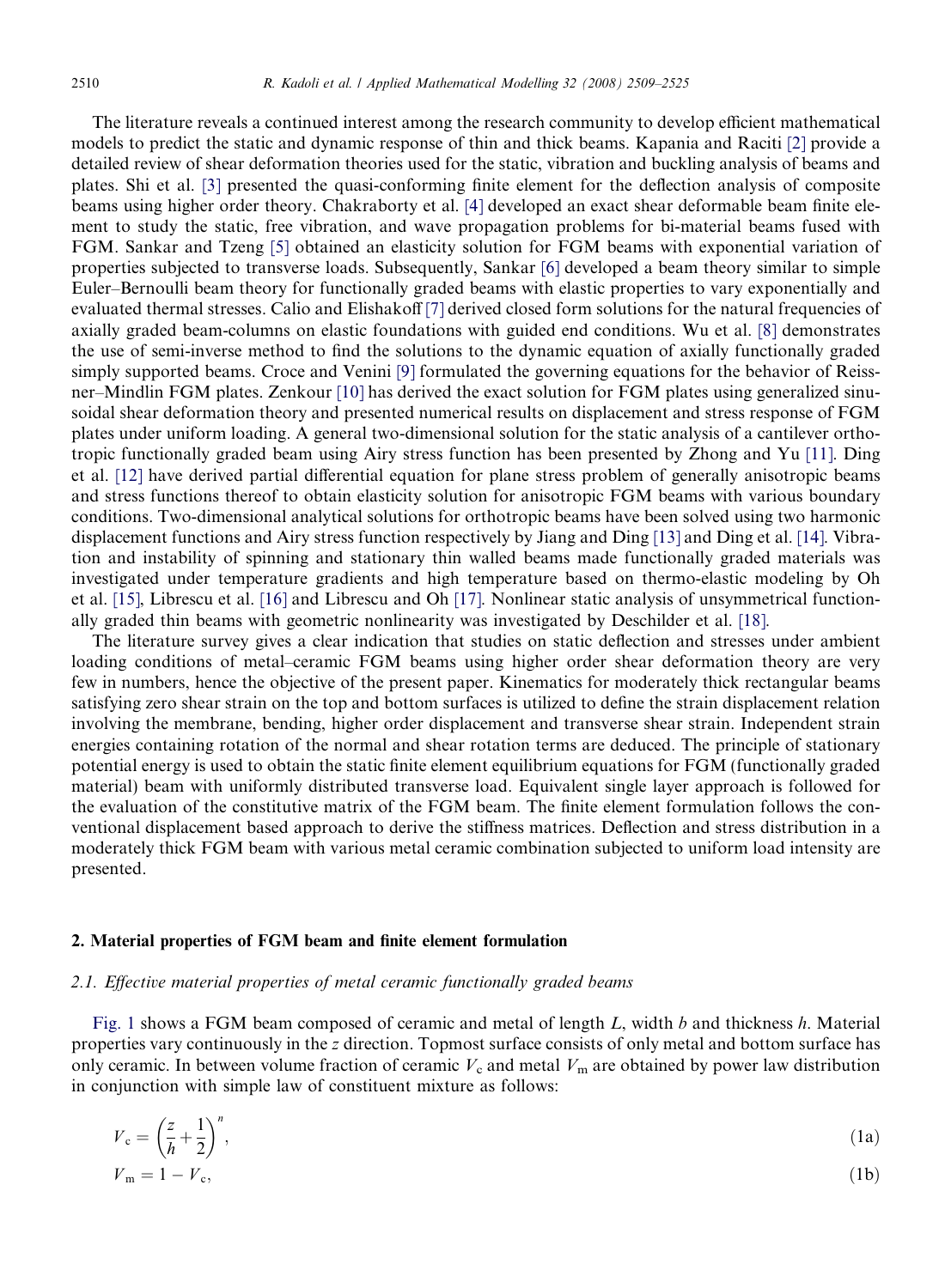

Fig. 1. Geometry of FGM beam and the possible variation of ceramic and metal through thickness.

where  $z =$  distance from mid-surface and  $n =$  power law index, a positive real number. For  $n = 0$  volume fraction of ceramic becomes one and homogeneous beam consisting only ceramic is obtained. When value of n is increased, content of metal in FGM increases. The effective material properties  $MP_{\text{eff}}$  are evaluated using the relation,

$$
MP_{\rm eff}(z) = MP_{\rm m}V_{\rm m}(z) + MP_{\rm c}V_{\rm c}(z),\tag{2}
$$

where  $MP<sub>m</sub>$  and  $MP<sub>c</sub>$  stands for material properties of metals and ceramics respectively. Thus the modulus of elasticity  $E_{\text{eff}}$ , Poisson's ratio  $v_{\text{eff}}$ , and shear modulus  $G_{\text{eff}}$ , of FGMs can be given by

$$
E_{\text{eff}} = (E_{\text{c}} - E_{\text{m}}) \left(\frac{z}{h} + \frac{1}{2}\right)^n + E_{\text{m}},
$$
\n(3a)

$$
v_{\rm eff} = (v_{\rm c} - v_{\rm m}) \left(\frac{z}{h} + \frac{1}{2}\right)^n + v_{\rm m},\tag{3b}
$$

$$
G_{\rm eff} = (G_{\rm c} - G_{\rm m}) \left(\frac{z}{h} + \frac{1}{2}\right)^n + G_{\rm m}.
$$
 (3c)

Using the above relation it is possible to obtain an insight into the variation of the material properties across the thickness of the beam for different power law indexes. Fig. 2a and b illustrates the variation of Young's modulus and Poisson's ratio of  $SUS304-Si<sub>3</sub>N<sub>4</sub>$  FGM beam. The present study refers to Reddy and Chin [19] for material properties of various metals and ceramics.



Fig. 2. Variation of Young's modulus and Poisson's ratio of SUS304–Si<sub>3</sub>N<sub>4</sub> FGM beam along the thickness for various power law indexes.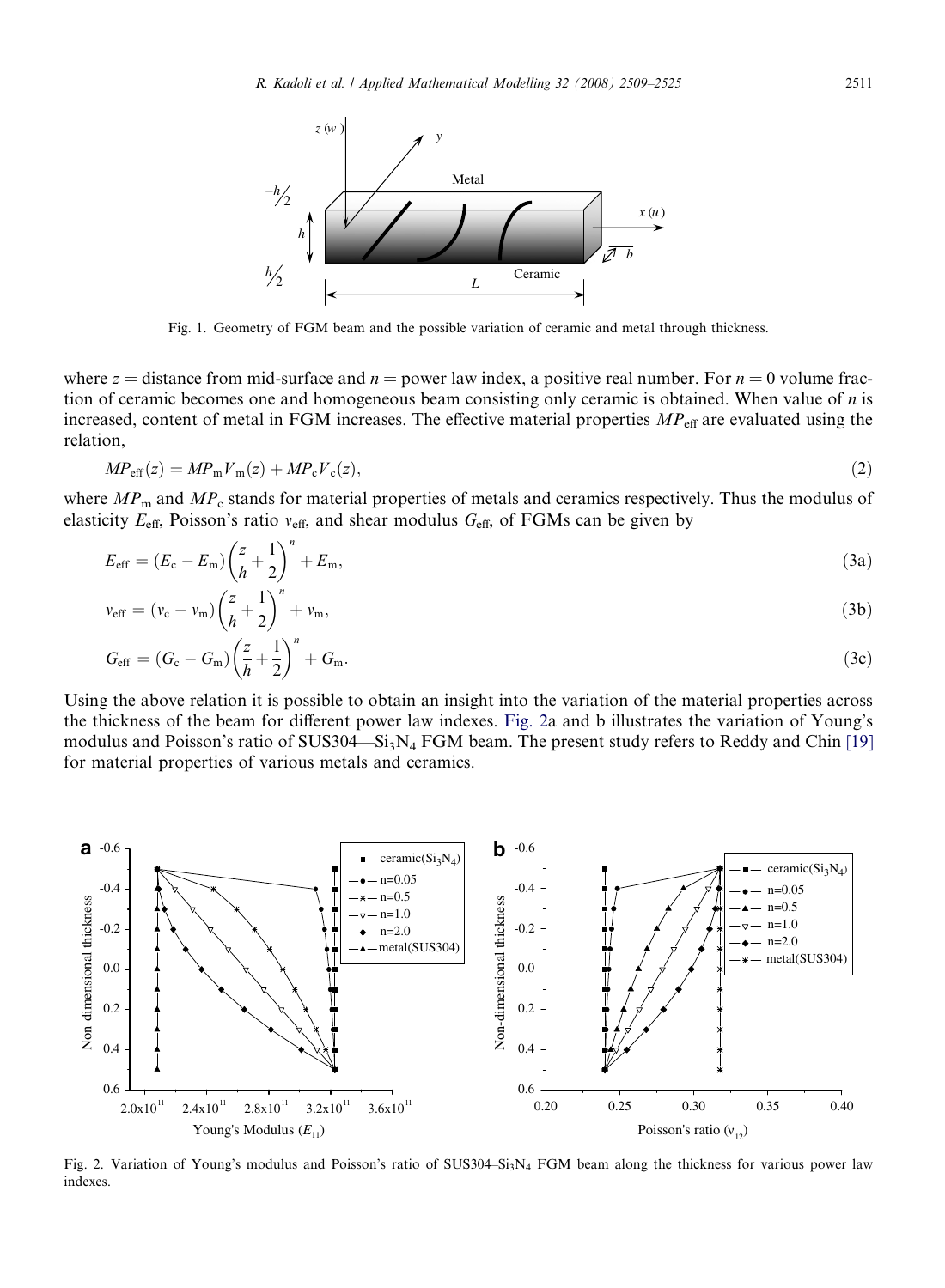#### 2.2. Finite element formulation

The geometry of deformation for thick beams is shown in Fig. 3. The total rotation,  $\frac{dw}{dx}$ , can be expressed as the sum of bending rotation (or rotation of the normal)  $\psi_x$  and rotation due to shear  $\gamma$ . The displacement field based on the higher order theory as stated in Heyliger and Reddy [20] is written as

$$
u(x,z) = u_0(x) + z\psi_x - \frac{4}{3h^2}z^3[\psi_x + w_{0,x}],
$$
\n(4a)

$$
w(x,z) = w_0(x), \tag{4b}
$$

 $u_0$  is the mid-plane axial displacement and  $w_0$  is mid-plane transverse deflection. This displacement field is such that it accounts for traction free condition on the top and bottom surfaces of the beam. Several investigators have reported that using shear rotation instead of bending rotation improves the accuracy of the finite element analysis, for example, Chee et al. [21]. Therefore, the kinematics incorporating shear strain is as follows:

$$
u(x,z) = u_0(x) - z(w_{0,x} - \gamma) - \frac{4}{3h^2}z^3\gamma,
$$
\n(5a)

$$
w(x, z) = w_0(x). \tag{5b}
$$

The displacement fields described by Eqs. (4a), (4b) and (5a), (5b) are the basis for the stiffness matrix derivation.

## 2.3. Strain energy based on higher order theory in terms of rotation of normal,  $\psi_x$

The normal strain,  $\varepsilon_{x1}$ , and the transverse shear strain,  $\gamma_{xz1}$ , based on the displacement field given by Eqs. (4a) and (4b) for one-dimension beam are as follows:

$$
\varepsilon_{x1} = u_{,x} = u_{0,x} + z\psi_{x,x} - \alpha z^3 \left[ \psi_{x,x} + w_{0,xx} \right],
$$
\n(6)

where  $\alpha = \frac{4}{3h^2}$  and  $\varepsilon_{x1}$  is the axial normal strain. Subscript '1' stands for formulation based on rotation of normal as dof. Examining Eq. (6), it is essential to identify the following components of strains, namely, the membrane strain,  $\varepsilon_{m1}$ , bending strain,  $\varepsilon_{b1}$ , and strain due to higher order displacement,  $\varepsilon_{hs1}$  respectively. The transverse shear strain as per higher order displacement field is

$$
\gamma_{xz1} = u_{,z} + w_{,x} = (1 - 3\alpha z^2)(\psi_x + w_{0,x}). \tag{7}
$$



Fig. 3. Geometrical description of the deformation of thick beams.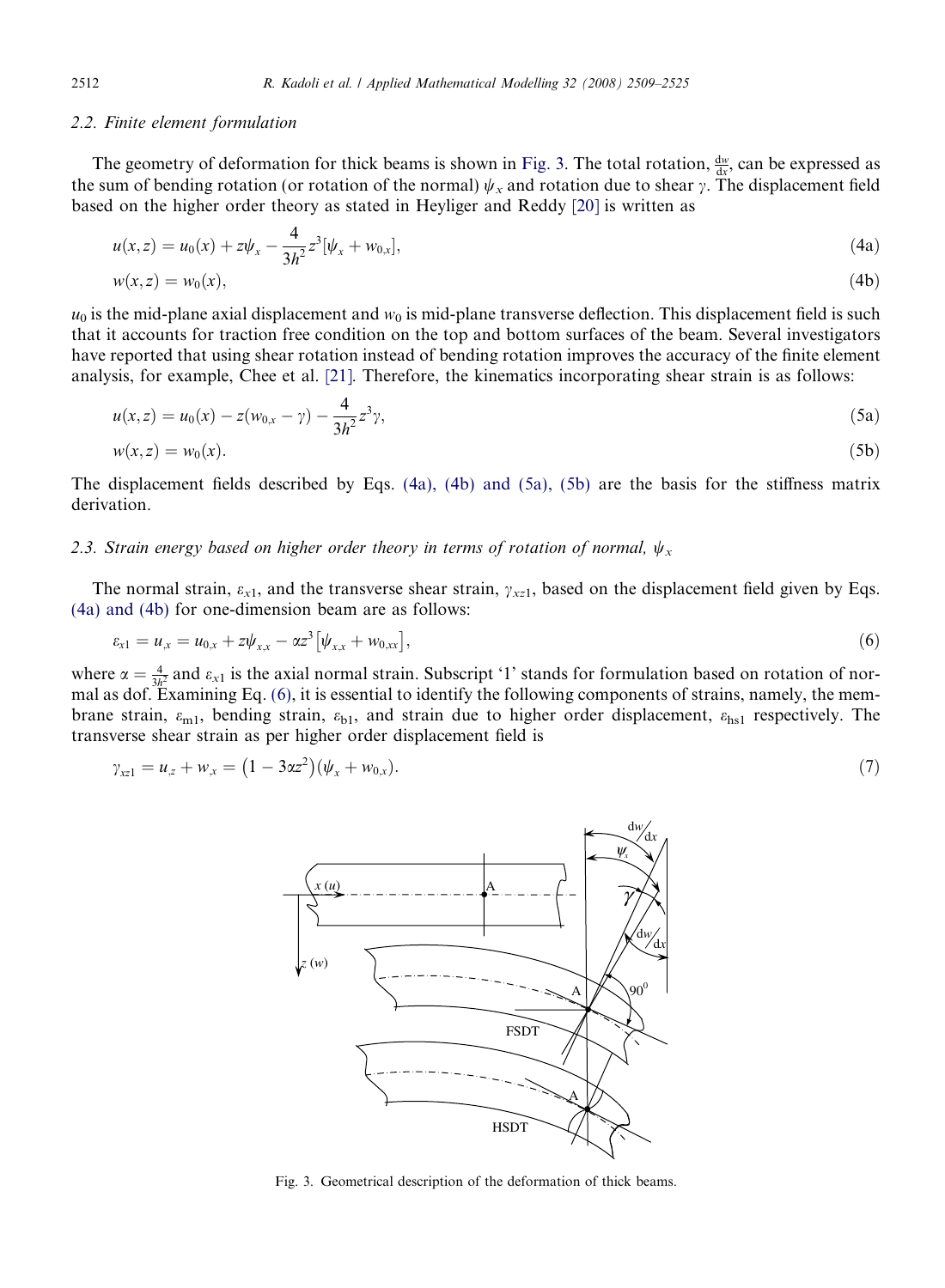Strain energy for a FGM beam with rotation of normal as a variable is given by the following expression:

$$
U_1^e = \frac{b}{2} \int_0^l \int_z \left( \left\{ u_{0,x} + z \psi_{x,x} - \alpha z^3 \left( \psi_{x,x} + w_{0,xx} \right) \right\}^2 (Q_{xx})_{\text{eff}} + \left\{ (1 - 3\alpha z^2) \left( \psi_{x,x} + w_{0,xx} \right) \right\}^2 (Q_{xz})_{\text{eff}} \right) dz \, dx, \tag{8}
$$

where ( $Q_{xx}$ )<sub>eff</sub> is the effective longitudinal Young's modulus and ( $Q_{xz}$ )<sub>eff</sub> is the effective transverse shear modulus. Based on the strain energy expression given by Eq. (8), the nodal degrees of freedom are,  $(u_0 \quad w_0 \quad w_{0,x} \quad \psi_x)$ . Evaluating the strain energy in Eq. (8) by substituting the strain components from Eqs. (6) and (7),

$$
U_1^e = \frac{b}{2} \int_0^l \left( \varepsilon_{m1}^T A_{xx} \varepsilon_{m1} + \varepsilon_{b1}^T D_{xx} \varepsilon_{b1} + \varepsilon_{hs1}^T \alpha^2 H_{xx} \varepsilon_{hs1} + \gamma_{xz1}^T S_{xx} \gamma_{xz1} + 2\varepsilon_{m1}^T B_{xx} \varepsilon_{b1} - 2\varepsilon_{b1}^T \alpha F_{xx} \varepsilon_{hs1} - 2\varepsilon_{m1}^T \alpha E_{xx} \varepsilon_{hs1} \right) dx,
$$
\n(9)

where

$$
(A_{xx}, B_{xx}, D_{xx}, E_{xx}, F_{xx}, H_{xx}) = \sum_{j=1}^{n \, \text{day}} \int_{z_j}^{z_{j+1}} (1, z, z^2, z^3, z^4, z^6) (Q_{xx})_{\text{eff}} dz, \tag{10a}
$$

$$
S_{xx} = \sum_{j=1}^{n \, \text{day}} \int_{z_j}^{z_{j+1}} (1 - 3\alpha^2 z^2) (Q_{xz})_{\text{eff}} \, \text{d}z. \tag{10b}
$$

In the above expression the various coefficients are:  $A_{xx}$  is the extensional stiffness,  $B_{xx}$  bending–extension coupling stiffness,  $D_{xx}$  bending stiffness,  $E_{xx}$  warping–extension coupling stiffness,  $F_{xx}$  warping–bending coupling stiffness,  $H_{xx}$  warping–higher order bending coupling stiffness,  $S_{xx}$  shear stiffness. The quantities,  $(Q_{xx})_{\text{eff}}$  and  $(Q_{xz})$ <sub>eff</sub>, for FGM beams will be evaluated using Eqs. (3a) and (3c) as follows:

$$
\left(Q_{xx}\right)_{\text{eff}} = \frac{E_{\text{eff}}}{1 - v_{\text{eff}}^2} \quad \text{and} \tag{11a}
$$

$$
\left(Q_{xz}\right)_{\text{eff}} = \frac{E_{\text{eff}}}{2(1 + v_{\text{eff}})}.
$$
\n(11b)

2.4. Strain energy based on higher order theory in terms of shear rotation,  $\nu$ 

The normal strain in terms of shear rotation will be

$$
\varepsilon_{x2} = u_{,x} = u_{0,x} - z(w_{0,xx} - \gamma_{,x}) - \alpha z^3 \gamma_{,x}.
$$
\n(12)

Subscript '2' stands for formulation is based on shear rotation as the variable. The transverse shear strain will be expressed in terms of shear rotation as follows:

$$
\gamma_{xz2} = u_{,z} + w_{,x} = \gamma (1 - 3\alpha z^2). \tag{13}
$$

The strain energy in terms of shear rotation will be,

$$
U_2^e = \frac{b}{2} \int_0^l \int_z \left( \left\{ u_{0,x} - z \left( w_{0,xx} - \gamma_x \right) - \alpha z^3 \gamma_x \right\}^2 (Q_{xx})_{\text{eff}} + \left\{ (1 - 3\alpha z^2) \gamma \right\}^2 (Q_{xz})_{\text{eff}} \right) dz dx. \tag{14}
$$

Strain energy in terms of strain components and integrated reduced stiffness coefficients is as follows:

$$
U_2^e = \frac{b}{2} \int_0^l \left( \varepsilon_{m2}^T A_{xx} \varepsilon_{m2} + \varepsilon_{b2}^T D_{xx} \varepsilon_{b2} + \varepsilon_{hs2}^T \alpha^2 H_{xx} \varepsilon_{hs2} + \gamma_{s2}^T S_{xx} \gamma_{s2} - 2\varepsilon_{m2}^T B_{xx} \varepsilon_{b2} - 2\varepsilon_{m2}^T \alpha E_{xx} \varepsilon_{hs2} + 2\varepsilon_{b2}^T \alpha F_{xx} \varepsilon_{hs2} \right) dx. \tag{15}
$$

The nodal degrees of freedom for the finite element will be,  $\mathbf{q}_{2e} = \begin{cases} u_{0i} & w_{0i} & w_{0i, x} & \gamma_i \end{cases}^T$ , where  $i = 1, 2$ .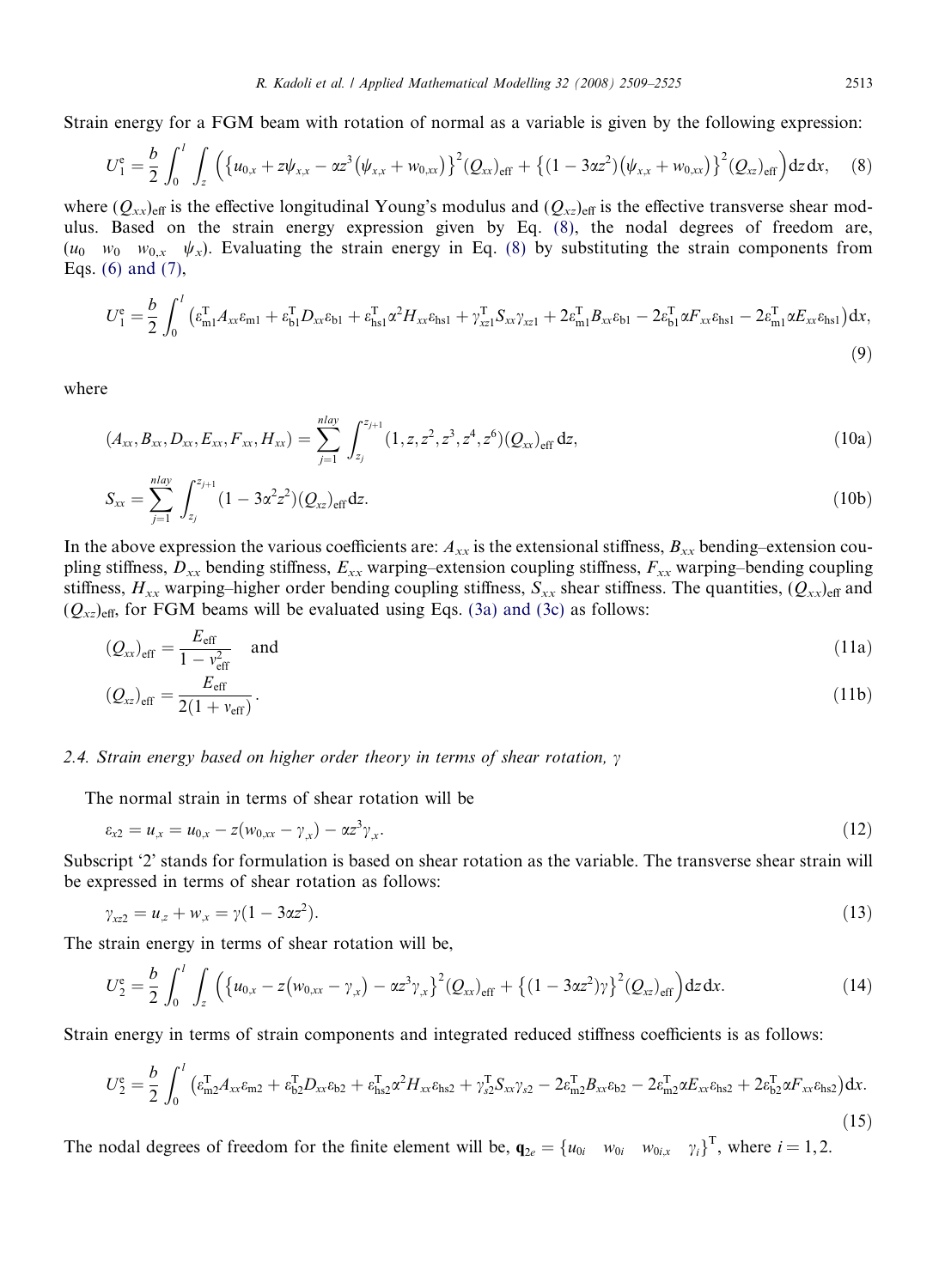#### 2.5. Stiffness matrix and load vector

The principle of minimum potential energy for an elastic body is followed to derive the finite element matrices. Considering the work done by internal forces and the work done by the transverse load intensity, the total potential energy is

$$
\Pi = \frac{1}{2} \int_{V} \boldsymbol{\sigma}^{\mathrm{T}} \boldsymbol{\varepsilon} \, \mathrm{d}V - \int_{S} \mathbf{d}^{\mathrm{T}} \mathbf{f} \, \mathrm{d}S,\tag{16}
$$

where  $f =$  distributed forces per unit area, and  $d =$  displacement vector,  $\{u_0, w_0, \psi_{x0}\}^T$  or  $\{u_0, w_0, \gamma\}^T$ . Linear interpolation functions,  $N_{\rm L}$ , are chosen for axial displacement, rotation of the normal and shear rotation. Hermite cubic interpolation functions,  $N_H$ , are chosen for transverse deflection and slope. The strain energy expression, Eq. (9), in terms of strain displacement matrix and element degrees of freedom is

$$
U_1^e = \frac{b}{2} \mathbf{q}_{1e}^{\mathrm{T}} \int_0^l \left\{ \mathbf{B}_{ml}^{\mathrm{T}} A_{xx} \mathbf{B}_{ml} + \mathbf{B}_{bl}^{\mathrm{T}} D_{xx} \mathbf{B}_{bl} + \mathbf{B}_{hs1}^{\mathrm{T}} \alpha^2 H_{xx} \mathbf{B}_{hsl} + (\mathbf{B}_{ml}^{\mathrm{T}} B_{xx} \mathbf{B}_{bl} + \mathbf{B}_{bl}^{\mathrm{T}} B_{xx} \mathbf{B}_{ml}) - (\mathbf{B}_{bl}^{\mathrm{T}} \alpha F_{xx} \mathbf{B}_{hsl} + \mathbf{B}_{bl}^{\mathrm{T}} \alpha F_{xx} \mathbf{B}_{bl}) - (\mathbf{B}_{ml}^{\mathrm{T}} \alpha E_{xx} \mathbf{B}_{hsl} + \mathbf{B}_{bl}^{\mathrm{T}} \alpha E_{xx} \mathbf{B}_{ml}) + \mathbf{B}_{sl}^{\mathrm{T}} S_{xx} \mathbf{B}_{sl} \right\} d x \mathbf{q}_{le}.
$$
\n(17)

Using the principle of stationary potential energy, the first variation of  $\Pi$ , i.e.  $\delta \Pi = 0$ , leads to different finite element matrices and are described below. The stiffness matrix containing the rotation of the normal is

$$
(\mathbf{K}^{\mathbf{e}})_{1} = (\mathbf{K}_{m})_{1} + (\mathbf{K}_{b})_{1} + (\mathbf{K}_{hs})_{1} + (\mathbf{K}_{c1})_{1} - (\mathbf{K}_{c2})_{1} - (\mathbf{K}_{c3})_{1} + (\mathbf{K}_{s})_{1}.
$$
\n(18)

Different components of the overall stiffness matrix are,  $(K_m)_1$  the membrane stiffness matrix,  $(K_b)_1$  the bending stiffness matrix,  $(K_{hs})_1$  the stiffness matrix due to higher order displacement term,  $(K_s)_1$  the transverse shear stiffness matrix (involving the effect of rotation of the normal), and  $(K_{c1})_1$ ,  $(K_{c2})_1$  and  $(K<sub>c3</sub>)<sub>1</sub>$  are the coupling matrices due to coupling between membrane, bending, and higher order displacement.

$$
\begin{aligned}\n\left(\mathbf{K}_{m}\right)_{1} &= \int_{0}^{l} \mathbf{B}_{m1}^{T} A_{xx} \mathbf{B}_{m1} dx, \quad \left(\mathbf{K}_{b}\right)_{1} = \int_{0}^{l} \mathbf{B}_{b1}^{T} D_{xx} \mathbf{B}_{b1} dx, \\
\left(\mathbf{K}_{hs}\right)_{1} &= \int_{0}^{l} \mathbf{B}_{hs1}^{T} \alpha^{2} H_{xx} \mathbf{B}_{hs1} dx, \quad \left(\mathbf{K}_{s}\right)_{1} = \int_{0}^{l} \mathbf{B}_{s1}^{T} S_{xx} \mathbf{B}_{s1} dx, \\
\left(\mathbf{K}_{c1}\right)_{1} &= \int_{0}^{l} \left(\mathbf{B}_{m1}^{T} B_{xx} \mathbf{B}_{b1} + \mathbf{B}_{b1}^{T} B_{xx} \mathbf{B}_{m1}\right) dx, \quad \left(\mathbf{K}_{c2}\right)_{1} = \int_{0}^{l} \left(\mathbf{B}_{b1}^{T} \alpha F_{xx} \mathbf{B}_{hs1} + \mathbf{B}_{hs1}^{T} \alpha F_{xx} \mathbf{B}_{b1}\right) dx, \\
\left(\mathbf{K}_{c3}\right)_{1} &= \int_{0}^{l} \left(\mathbf{B}_{m1}^{T} \alpha E_{xx} \mathbf{B}_{hs1} + \mathbf{B}_{hs1}^{T} \alpha E_{xx} \mathbf{B}_{m1}\right) dx.\n\end{aligned}
$$

Considering the uniform load intensity, **f**, in the transverse direction, the nodal load vector,  $p_{\text{UDL}}^e$ , is given by

$$
p_{\text{UDL}}^{\text{e}} = \left\{ 0 \quad \frac{\mathbf{f}l}{2} \quad \frac{\mathbf{f}l^{2}}{12} \quad 0 \quad 0 \quad \frac{\mathbf{f}l}{2} \quad \frac{-\mathbf{f}l^{2}}{12} \quad 0 \right\}^{\text{T}}.
$$
 (19)

Similarly, using the strain energy expression containing the shear rotation term, Eq. (15), it is possible to arrive at the second stiffness matrix. The nodal variables like, axial displacement and shear rotation are evaluated using linear interpolation function and Hermite cubic interpolation functions are chosen for evaluation of the variation transverse deflection and slope along the element. Applying the principle of stationary potential energy, the stiffness matrix containing the shear rotation term can be obtained as follows:

$$
(\mathbf{K}^{e})_{2} = (\mathbf{K}_{m})_{2} + (\mathbf{K}_{b})_{2} + (\mathbf{K}_{hs})_{2} + (\mathbf{K}_{s})_{2} - (\mathbf{K}_{c1})_{2} - (\mathbf{K}_{c2})_{2} + (\mathbf{K}_{c3})_{2}.
$$
\n(20)

The various stiffness matrices in Eq. (20) have the same meaning as described for Eq. (18). However, the differences arise in the transverse shear stiffness matrix  $(K_s)_2$ , and coupling matrices due to Eq. (13). Based on the formulation discussed, FORTRAN codes are developed and will be referred to as: (i) FGM-HSDT-RN (higher order theory with rotation of normal as one of the dof) and (ii) FGM-HSDT-SR (higher order theory with shear rotation as dof).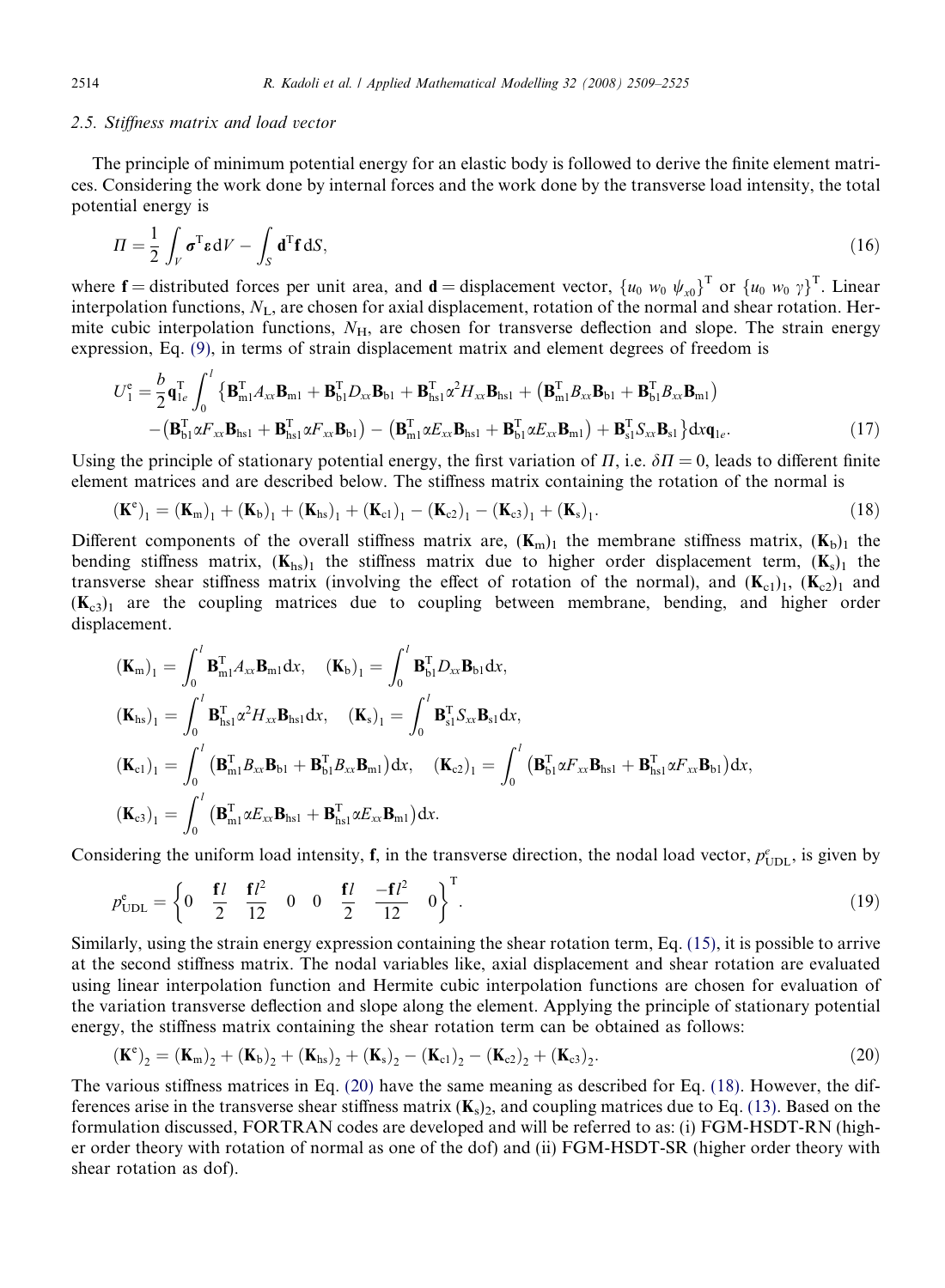## 3. Numerical results and discussion

Numerical exercises are carried out to analyze static deflection characteristics and stress variation in various FGM beams like SUS304–Si<sub>3</sub>N<sub>4</sub>, SUS304–Al<sub>2</sub>O<sub>3</sub>, SUS304–ZrO<sub>2</sub>, Ti–6Al–4V–Si<sub>3</sub>N<sub>4</sub>, Ti–6Al–4V–Al<sub>2</sub>O<sub>3</sub>, and Ti–6Al–4V—ZrO<sub>2</sub>. A moderately thick FGM beams with  $L/h = 15$  and length equal to 1.2 m is considered for the study. The influence of metal–ceramic constituents is examined by varying the power law exponent. Boundary conditions for the beams are clamped–clamped and simply supported. Width of the beam is unity. The beam is divided into number of layers in thickness direction and each layer is assumed to be isotropic. Eqs. (1a) and (1b) in conjunction with Eq. (2) are used to evaluate the effective properties of each layer and hence the integrated stiffness coefficients, Eqs. (10a) and (10b). For deflection analysis properties are evaluated at the mid of each layer whereas for stress analysis properties are evaluated at top of each layer. To obtain a proper representation of the constitutive matrix for FGM beam, a convergence study is required for the choice on the number of layer across the thickness. It is found that a convergence of the elastic constants is achieved with 70 layers across the thickness.

#### 3.1. Convergence study

Table 1 gives the convergence study for FGM-HSDT-RN and FGM-HSDT-SR. FGM beam of SUS304-  $Si<sub>3</sub>N<sub>4</sub>$  with clamped free boundary condition,  $L/h = 15$  and power law exponent of 1000 (metal rich) is taken up for the study. The non-dimensional deflection is given by the relation:  $\overline{\overline{w}} = \frac{w \times E_{11} \times h^3 \times h}{w \times I^3}$  $\frac{E_{11} \times h^2 \times b}{F \times L^3}$ , where w is the transverse deflection in meters,  $E_{11}$  is Young's modulus in material direction '1' and F is the applied point load. Convergence is achieved with 20 elements using the code FGM-HSDT-SR whereas for FGM-HSDT-RN convergence is obtained for 30 elements. Thus it can be seen that relatively faster convergence is obtained for HSDT-FGM-SR when compared to FGM-HSDT-RN. All the results given here after will correspond to beam with 30 finite elements.

# 3.2. Validation

A systematic and thorough validation of the FGM-HDST-RN and FGM-HDST-SR FORTRAN codes are carried out. From Table 2 it can be observed that FGM-HSDT-SR gives same results for thin beam as reported by Shi et al. [3]. The non-dimensional deflection are given by,  $\overline{w} = \frac{wD_x}{FL^3}$ . The results presented in Table 3 uses beam idealized with eight finite elements for clamped–clamped (CC), clamped–free (CF) and simply supported (SS), and 10 finite elements for clamped–simply supported (CS). For thick beams and various boundary conditions the results from the present code differ marginally when compared to those reported

| Number of elements | $\overline{\overline{w}}$ |             |  |
|--------------------|---------------------------|-------------|--|
|                    | FGM-HSDT-SR               | FGM-HSDT-RN |  |
|                    | 3.602                     | 3.384       |  |
|                    | 3.604                     | 3.573       |  |
| 20                 | 3.605                     | 3.604       |  |
| 30                 | 3.605                     | 3.605       |  |

Convergence study on finite elements for FGM beams

Table 2

Table 1

Non-dimensional tip deflections of isotropic cantilevered beam using one finite element for the beam

| Formulation (or computer code) | Aspect ratio |        |        |  |
|--------------------------------|--------------|--------|--------|--|
|                                |              | 10     | 1000   |  |
| $HQCB-8A$ , Ref. [3]           | 0.3451       | 0.3363 | 0.3333 |  |
| FGM-HSDT-SR                    | 0.3419       | 0.3354 | 0.3333 |  |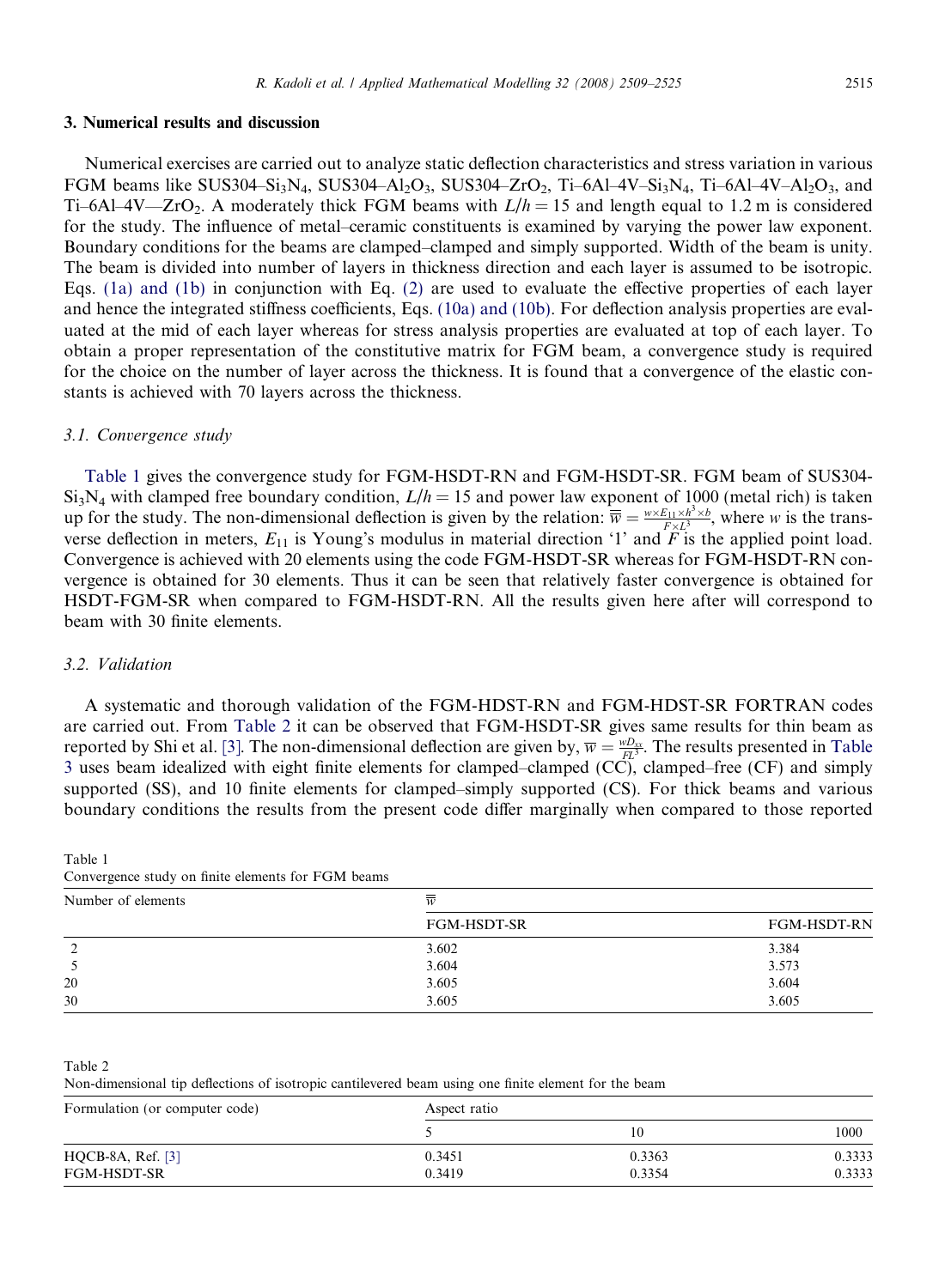| Boundary conditions | $L/h = 15$           |                    |           |  |
|---------------------|----------------------|--------------------|-----------|--|
|                     | $HQCB-8a$ , Ref. [3] | <b>FGM-HSDT-SR</b> | $%$ Error |  |
| <sub>CC</sub>       | 0.03344              | 0.029929           | 10.49     |  |
| CF                  | 1.0038               | 0.9108             | 9.2       |  |
| <b>CS</b>           | 0.05657              | 0.0517             | 8.6       |  |
| SS                  | 0.1112               | 0.1035             | 6.9       |  |

Table 3 Deflection validation for cross ply beams with different boundary conditions

by Shi et al. [3]. The difference in the results can be accounted from the fact that Shi et al. uses a quasi-conforming technique wherein the element strain field is interpolated directly over the element domain rather than differentiated from the assumed displacement field. Also it is to be mentioned that there was less faster convergence when compared to the element proposed by Shi et al. Deflection results of Table 4 were also in exact agreement for simply supported isotropic beam provided the number of elements idealized for the beam is two times for the present code (FGM-HSDT-RN) when compared to Heyliger and Reddy [20].

A cantilever beam is loaded in the axial direction with a unit load and stresses are obtained at the tip. The shear stress is zero while the axial stress is 20  $N/m^2$  which is in agreement with that obtained by Chakraborty et al. [4]. The depth wise distribution of stress is shown in Fig. 4. Geometric dimension of the beam are  $L = 0.5$  m,  $h = 0.05$  m, load = 1.0 N at the tip and power law index ( $n = 400$  (metal)). The material properties are: (i) steel:  $E = 210 \text{ GPa}$ ,  $G = 80 \text{ GPa}$ ,  $\alpha = 14.0 \times 10^{-6} \text{ °C}^{-1}$ ; (ii) Alumina:  $E = 390 \text{ GPa}$ ,  $G = 137 \text{ GPa}$ ,  $\alpha = 6.9 \times 10^{-6}$  °C<sup>-1</sup>. We also attempt to validate for the example of orthotropic functionally graded cantilever

Table 4 Comparison of deflection for cantilever beam with Ref. [20]

| L   | n  |                    |          |          |          |           |
|-----|----|--------------------|----------|----------|----------|-----------|
| 160 | 12 | Number of elements |          |          |          | 16        |
|     |    | Ref. [20]          | 30.838   | 32.368   | 32.742   | 32.823    |
|     |    | <b>FGM-HSDT-RN</b> | 30.838   | 32.367   | 32.742   | 32.822    |
| 80  | 12 | Ref. [20]          | 3.9234   | 4.1105   | 4.1506   | 4.1567    |
|     |    | <b>FGM-HSDT-RN</b> | 3.9233   | 4.1104   | 4.1505   | 4.1567    |
| 12  | 12 | Ref. [20]          | 0.023551 | 0.023741 | 0.023874 | 0.023931  |
|     |    | FGM-HSDT-RN        | 0.023551 | 0.023741 | 0.023874 | 0.0239307 |



Fig. 4. Depth wise axial stress distribution in steel–alumina clamped–free FGM beam under unit axial load.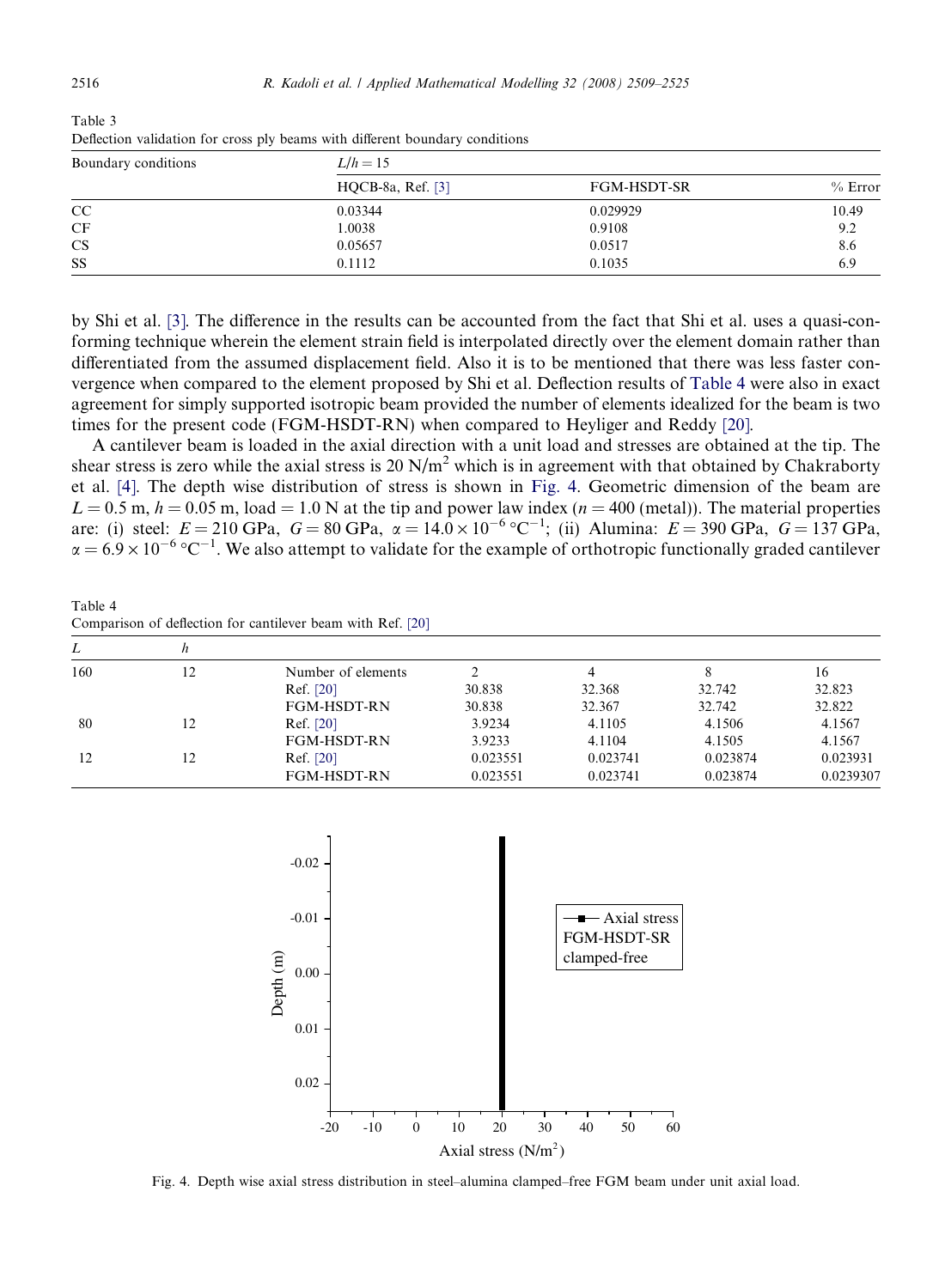beam subjected to uniform pressure on its upper surface, from Zhong and Yu [11]. The dimensions of the beam are length  $L=1.0$  m, thickness  $h=0.2$  m. The grading function is of the type  $F(z) = e^{\frac{z\pi}{h}}$ , where  $\alpha$  is the grading index. The material properties of the beam at  $z = z_0$  are

$$
\begin{bmatrix} s_{11} & s_{13} & 0 \ s_{31} & s_{33} & 0 \ 0 & 0 & s_{44} \end{bmatrix} = 10^{-12} \begin{bmatrix} 5.41 & -1.51 & 0 \ -1.51 & 95.2 & 0 \ 0 & 0 & 137.0 \end{bmatrix} \text{Pa}^{-1}.
$$

It can be noticed from Fig. 5 that there is certainly good agreement with the analytical solution of Zhong and Yu.

## 3.3. Studies on displacement field variables for various FGM beams

Transverse deflection characteristics for various FGM beams with clamped–clamped and simply supported boundary conditions were examined. The non-dimensional deflection are given by the relation:  $w = \frac{w b E_{\text{metal}} h^3}{f I^4}$  $\frac{f_{\text{metal}} h^2}{f L^4} \times 100$ , where  $E_{\text{metal}}$  is Young's modulus of metal considered. From Fig. 6a and b it can be observed that, deflection of metal rich composition is more when compared to ceramic rich SUS304–Si<sub>3</sub>N<sub>4</sub> FGM beam. This can be accounted for the Young's modulus of ceramic  $(S_i, N_4; 322.76 \text{ GPa})$  being high when compared to that of metal (SUS304; 207.89 GPa). This is further clear by referring to Fig. 2a indicating the variation of Young's modulus with different power law exponent for  $SUS304-Si<sub>3</sub>N<sub>4</sub> FGM$  beam. Hence for SUS304–Si3N<sup>4</sup> FGM beam, transverse deflection decreases as power law exponent is decreased. From Fig. 7a and b, the deflections for metal rich SUS304– $ZrO<sub>2</sub>$  beam are less than that of ceramic rich beam. This is contrary to that observed in Fig. 6a and b. This is because the Young's modulus for ceramic (ZrO<sub>2</sub>; 168.06 GPa) is less than that of metal (SUS304). Comparing the deflections of FGM SUS304– $Si<sub>3</sub>N<sub>4</sub>$  and SUS304–ZrO<sub>2</sub>, it is found that irrespective of the power law index and boundary condition, FGM beam of SUS304–Si<sub>3</sub>N<sub>4</sub> provides better resistance to load. Similar conclusions were arrived at for FGM beam constituting Ti–6Al–4V with two different ceramic,  $Si<sub>3</sub>N<sub>4</sub>$  and  $ZrO<sub>2</sub>$ . The effect on the deflection pattern as a result of interchanging the loading from metal rich face to ceramic rich face is studied. The non-dimensional maximum deflection of clamped–clamped SUS304–Si<sub>3</sub>N<sub>4</sub> FGM beam is given in Table 5.  $w$  is the non-dimensional deflection when loading is applied to metal rich face which is being on the top.  $w_{CT}$  is the non-dimensional deflection when loading is applied to ceramic rich face which is on the top. To simulate results with loading on metal rich surface, Eqs. (1a) and (1b) hold true i.e., metal is always at the top and ceramic content will be more towards the



Fig. 5. Transverse shear stress at the clamped end of clamped free beam with grading index as  $F(z) = e^{\frac{cz}{h}}$  obtained from finite element solution based on higher order theory (FGM-HSDT-SR code).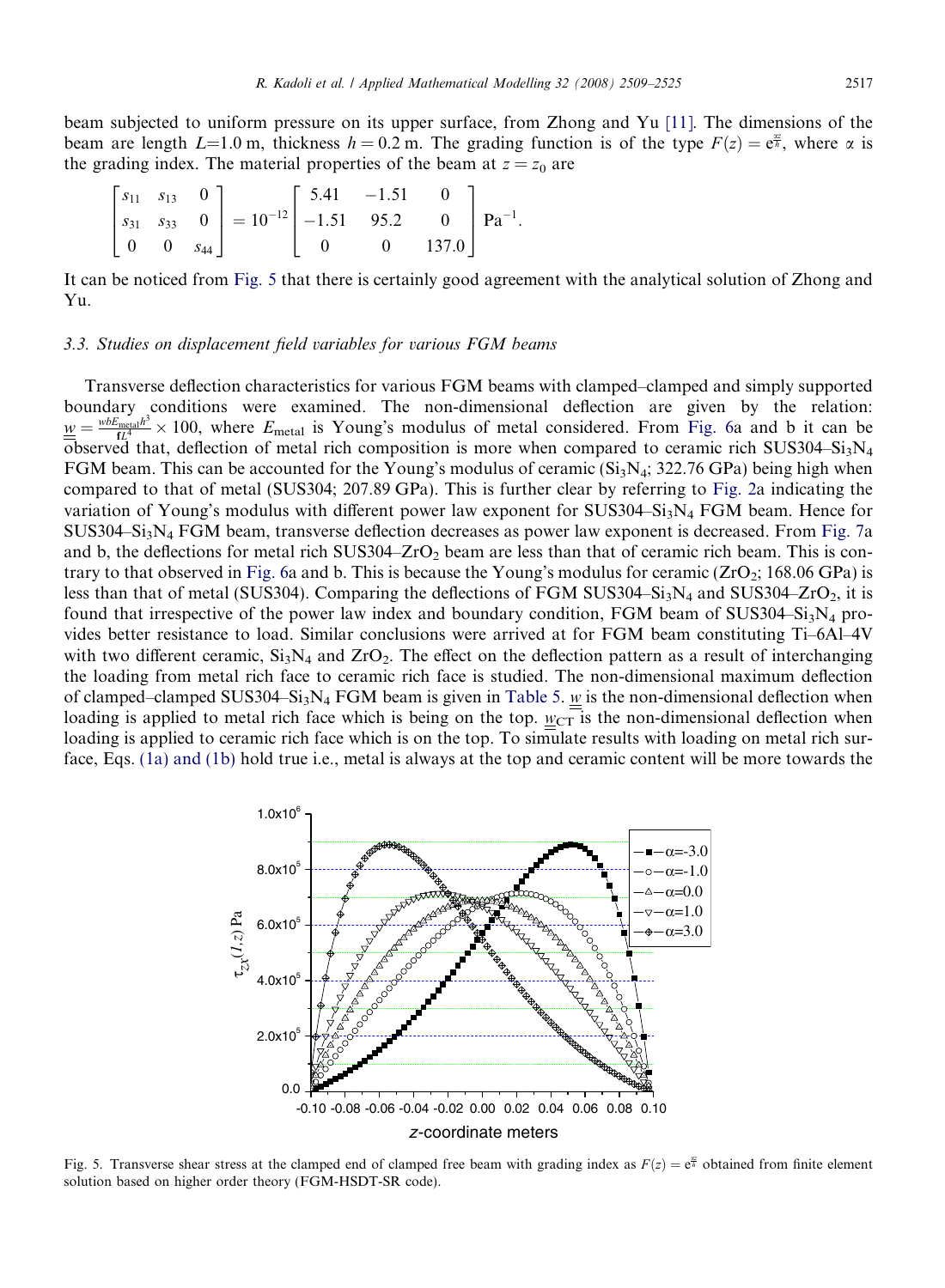

Fig. 6. Non-dimensional deflection of  $SUS304-Si<sub>3</sub>N<sub>4</sub>$  beam along length under UDL.



Fig. 7. Non-dimensional deflection of SUS304– $ZrO<sub>2</sub>$  beam along length under UDL.

Table 5 Non-dimensional maximum deflection of clamped–clamped SUS304–Si<sub>3</sub>N<sub>4</sub> FGM beam of  $L/h = 15$ 

| n     | $w$ (loading on metal rich face) | $w_{CT}$ (loading on ceramic rich face) |  |
|-------|----------------------------------|-----------------------------------------|--|
| 0.0   | 1.998                            | 2.976                                   |  |
| 0.05  | 2.0378                           | 2.890                                   |  |
| 0.5   | 2.285                            | 2.5419                                  |  |
| 1.0   | 2.417                            | 2.417                                   |  |
| 2.0   | 2.5282                           | 2.317                                   |  |
| 400.0 | 2.9733                           | 1.999                                   |  |

bottom of the beam. When ceramic is required on the top of the beam and metal at the bottom the following relations are used:

$$
V_{\mathbf{m}} = \left(\frac{z}{h} + \frac{1}{2}\right)^n \quad \text{and} \tag{21a}
$$
\n
$$
V_{\mathbf{c}} = 1 - V_{\mathbf{m}}.\tag{21b}
$$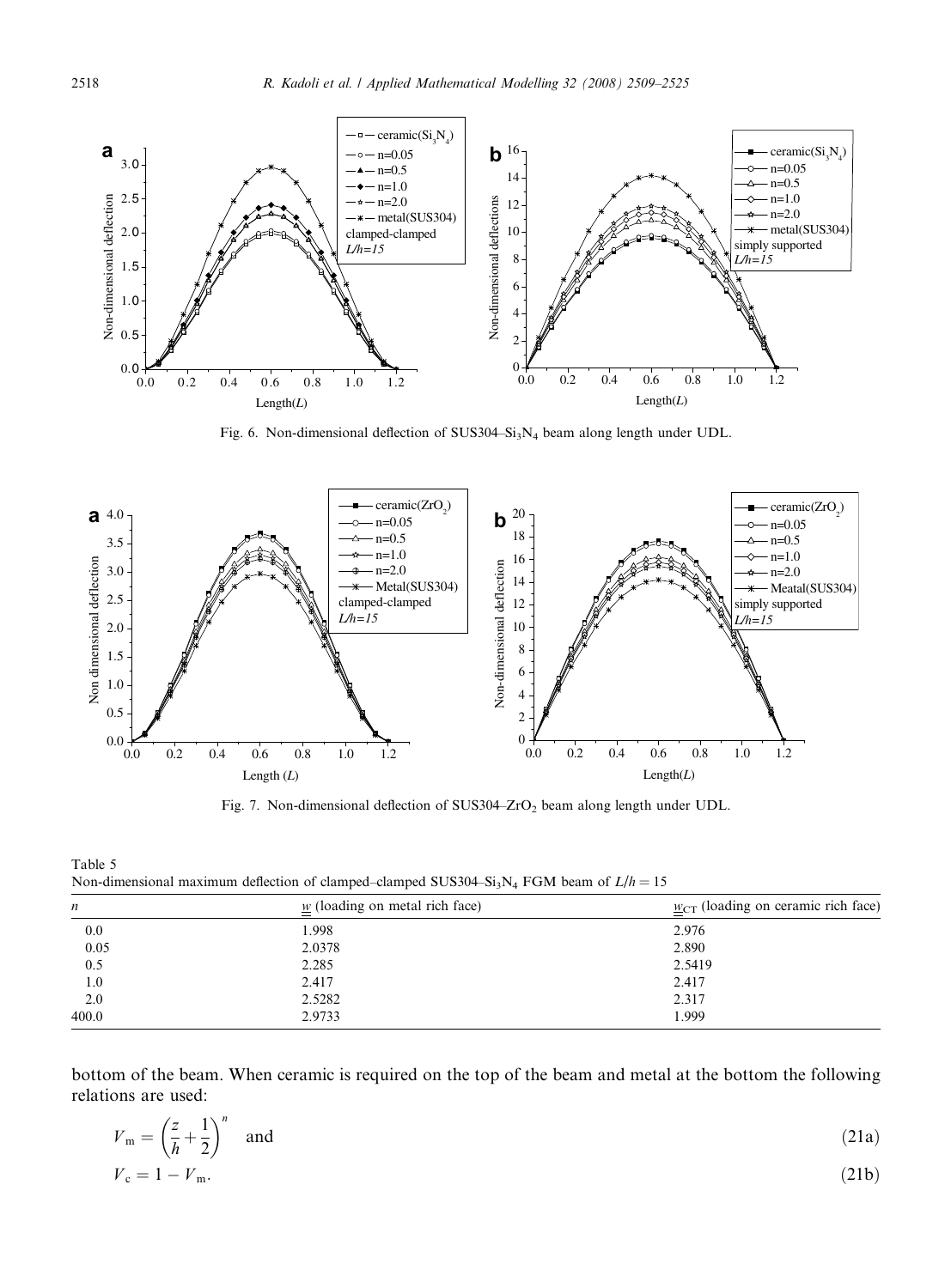From Table 5 it can be observed that for homogeneous beam of ceramic and metal and for linear variation i.e.  $n = 1$ , deflections remain same even if the loading faces are interchanged. But for power law index other than 0.0, 1.0, and 400 the deflection does not remain the same. This is because effective material property changes. For example, for  $n = 0.5$ , w is less than  $w_{CT}$ . Table 6 shows similar study for SUS304–ZrO<sub>2</sub> FGM beam.

### 3.4. Comparison of deflection evaluated based on FSDT and HSDT

A FORTRAN computer code has also been developed based on first-order shear deformation theory, following the formulation discussed in Mathew et al. [22]. The features of this finite element are: (i) six dof per node namely axial displacement, transverse deflection, rotation of the normal and their derivative with respect to beam axis, and (ii) Hermite interpolation functions are used to evaluate the displacement field within the element. (iii) Beam when idealized with 90 elements provides a converged solution. Table 7 lists the nondimensional transverse deflection,  $\overline{\overline{w}}$ , with point load acting at the tip of a SUS304–Si<sub>3</sub>N<sub>4</sub> cantilever FGM beam obtained from various theories and for varying L/h ratios. Power law exponent used is 400 (i.e. metal rich beam). The deflection for FGM beams with different power law index evaluated by the FSDT and two HSDT are listed in Table 8. From Tables 7 and 8 it can be seen that both the shear deformation theories yields deflections with negligible difference. But FGM-FSDT needs 90 finite elements whereas higher order theories produce results with 30 elements. If one is interested to study the shear stress variation across the thickness higher order theory would be more useful.

Table 6

Non-dimensional maximum deflection of clamped–clamped SUS304–ZrO<sub>2</sub> FGM beam of  $L/h = 15$ 

| $\boldsymbol{n}$ | $\underline{w}$ (loading on metal rich face) | $w_{CT}$ (loading on ceramic rich face) |  |
|------------------|----------------------------------------------|-----------------------------------------|--|
| 0.0              | 3.697                                        | 2.976                                   |  |
| 0.05             | 3.645                                        | 3.013                                   |  |
| 0.5              | 3.405                                        | 3.216                                   |  |
| 1.0              | 3.311                                        | 3.311                                   |  |
| 2.0              | 3.237                                        | 3.389                                   |  |
| 400.0            | 2.978                                        | 3.695                                   |  |

Table 7

| L/h | Non-dimensional deflection $\overline{\overline{w}}$ |             |                    |  |
|-----|------------------------------------------------------|-------------|--------------------|--|
|     | FGM-FSDT                                             | FGM-HSDT-RN | <b>FGM-HSDT-SR</b> |  |
|     | 3.704                                                | 3.714       | 3.714              |  |
| 10  | 3.608                                                | 3.622       | 3.622              |  |
| 15  | 3.591                                                | 3.604       | 3.605              |  |
| 30  | 3.581                                                | 3.593       | 3.595              |  |
| 60  | 3.577                                                | 3.589       | 3.591              |  |
| 100 | 3.577                                                | 3.589       | 3.591              |  |

Table 8 Non-dimensional tip deflection vs. power law index for SUS304–Si<sub>3</sub>N<sub>4</sub> cantilever beam,  $L/h = 15$ 

| $\boldsymbol{n}$ | Non-dimensional deflection $\frac{1}{W}$ |             |                    |  |
|------------------|------------------------------------------|-------------|--------------------|--|
|                  | <b>FGM-FSDT</b>                          | FGM-HSDT-RN | <b>FGM-HSDT-SR</b> |  |
| Ceramic          | 2.426                                    | 2.436       | 2.436              |  |
| 0.05             | 2.475                                    | 2.484       | 2.484              |  |
| 0.5              | 2.775                                    | 2.785       | 2.786              |  |
| 1.0              | 2.930                                    | 2.942       | 2.942              |  |
| 2.0              | 3.054                                    | 3.067       | 3.067              |  |
| Metal            | 3.591                                    | 3.605       | 3.605              |  |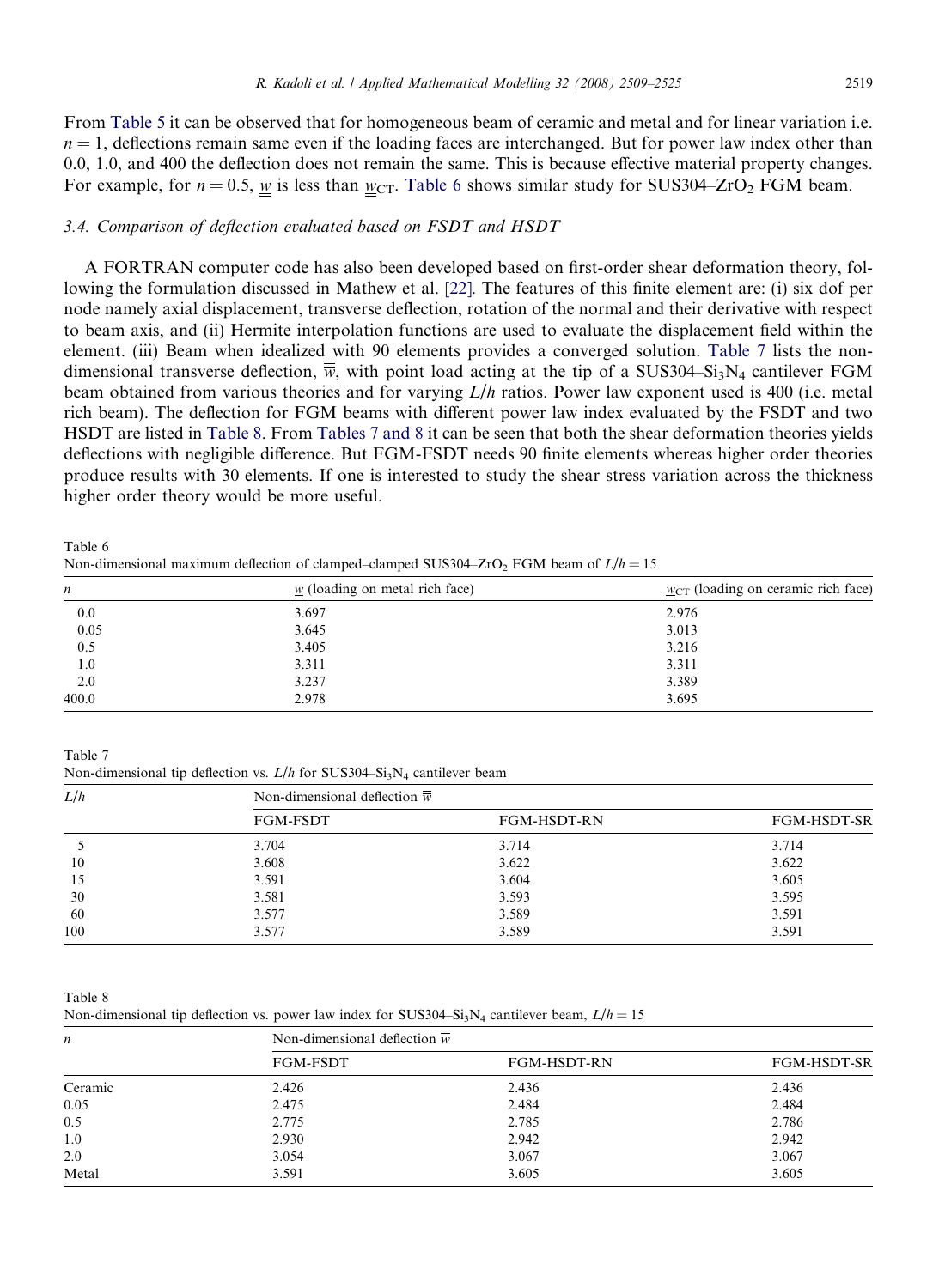#### 3.5. Stresses in titanium alloy–ceramics and SUS304–ceramics FGM beams

The axial (bending or longitudinal) stresses and transverse shear stresses in various metal–ceramic FGM beams are evaluated using FGM-HSDT-SR and their discussion is considered now. The stresses are evaluated at the centre of each finite element and the results presented correspond to 15th element. The stresses are nondimensionalized using the relation,  $(\overline{\sigma}_{xx}, \overline{\tau}_{xz}) = \frac{(\sigma_{xx}, \hat{\tau}_{xz})h^2}{fL^2}$  $\frac{f_L x_B/h^2}{f L^2}$ , where,  $\sigma_{xx}, \tau_{xz}$ , are the axial and transverse shear stress and f is the uniformly distributed load. The stresses are evaluated for loading cases involving load on metal rich face and load on ceramic rich face and hence the effect on stress distribution is investigated thoroughly.

Fig. 8 illustrates the axial stress plot for Ti–6Al-4V– $ZrO<sub>2</sub> FGM$  beam with clamped–clamped edges and UDL on the metal rich face. As expected the axial stresses are compressive on the metal rich face (top) and tensile on the ceramic rich face (bottom). Note that the plots read negative sign for tensile stresses and positive sign for compressive stresses. The variation of axial stress across the thickness is linear for homogeneous constituent FGM. From Fig. 8, it is to be noted that, for FGM with  $n = 400$ , which is suppose to be metal rich, there is a kink in the stress variation close to bottom surface. This is because, in spite of choosing high  $n$ , it is not possible to represent the beam fully with metal and some fraction of ceramic exists at the bottom face. The axial stress variation is not linear for FGM beam with power law index: 0.05, 0.5, 1.0, 2.0. FGM beam with  $n = 2.0$ , the tensile stresses at the bottom is maximum. The bottom of FGM beam has ceramic constituent where the stresses are maximum. Further, the neutral plane shifts depending on the power law index. For homogeneous FGM beams, i.e. for  $n = 0$  and 400, the neutral plane exist through the mid of the thickness. This is not true for power law index  $n= 0.05, 0.5, 1.0, 2.0$ , wherein the neutral plane shifts towards the bottom face (ceramic rich face). The shift in the neutral plane is predominant for  $n = 1.0$  and 2.0. This shift in the neutral plane is expected because of effective material properties change across the thickness. The magnitude of the compressive and tensile axial stresses at the top fibre and bottom fibre respectively are unequal in magnitude for FGM beams with power law indexes 0.05, 0.5, 1.0, and 2.0. Further, the tensile axial stresses are higher in magnitude when compared to compressive axial stresses. The plot of shear stress across the FGM beam of Ti–6Al–4V—ZrO<sub>2</sub> is presented in Fig. 9. The loading is directed on the metal rich face. It is observed form the figure that, the shear stress across beam thickness is symmetric about the neutral plane, however, the relative location of the neutral plane is not the same for FGM beams with different power law indexes considered in the study. The comment on the location of the neutral plane has been the outcome based on the shear stress plots. For power law index other than homogeneous composition, neutral plane shifts towards the ceramic rich face.

Fig. 10 demonstrates the variation of axial stress across the FGM beams of Ti–6Al–4V– $ZrO<sub>2</sub>$  with clamped–clamped boundary condition and the loading is brought on to the ceramic rich face. Comparing



Fig. 8. Non-dimensional axial stresses in clamped–clamped Ti–6Al–4V– $ZrO<sub>2</sub>FGM$  beam across the thickness.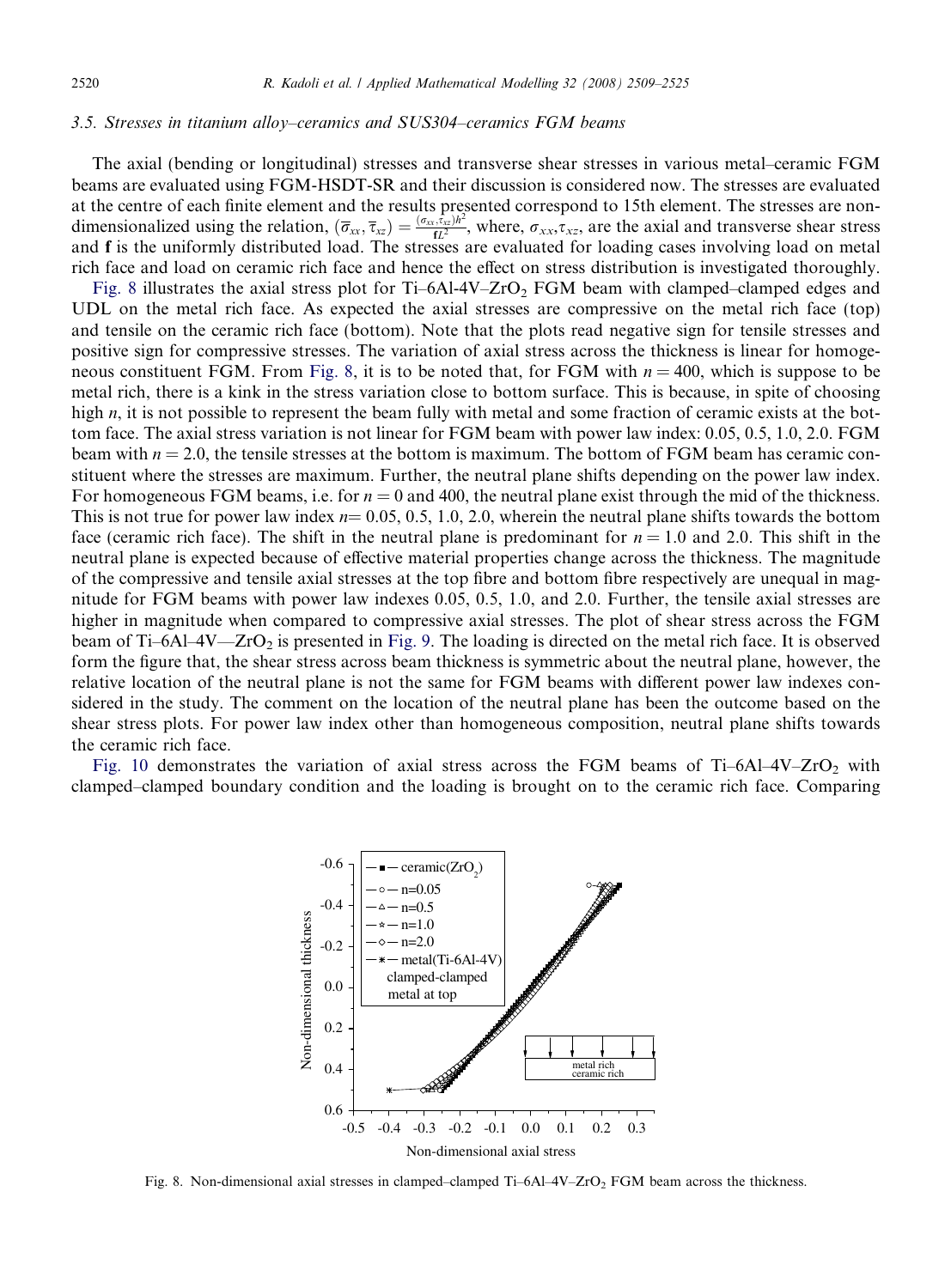

Fig. 9. Non-dimensional transverse shear stresses in clamped–clamped Ti–6Al–4V–ZrO<sub>2</sub> FGM beam across the thickness.

Fig. 10 with Fig. 8, it is seen that the stress profile through the thickness is not the same, hence the effect of interchanging the loading face. The axial stress variation is linear for  $n = 0$  and 400. For power law index  $n = 0.05, 0.5, 1.0$  and 2.0, the axial stress variation across the thickness is not linear. The tensile stress is minimum for  $n = 2.0$ , since the constituent is more of metal, which provides better resistance to load. The neutral plane is same for homogeneous FGM beams, i.e., at half the thickness, but for FGM with power law indexes 0.05, 0.5, 1.0 and 2.0, the neutral plane shifts towards the top (i.e. ceramic rich face). In Fig. 10, it is noticed that the compressive axial stress are high in magnitude at the top when compared to the axial tensile stress at the bottom for FGM beams with power law indexes other than 0.0 and 400.0.

The plots of transverse shear stress for Ti–6Al–4V– $ZrO<sub>2</sub>$  beam with clamped–clamped boundary condition and loading put on ceramic rich face is shown in Fig. 11. Comparing Fig. 11 with Fig. 9, it is seen that the neutral plane shifts upwards towards the ceramic rich face. Thus it is to be noted that the neutral plane is close to ceramic rich face irrespective of the load is borne by metal or ceramic rich face. Similar studies on the stress distributions were conducted for simply supported  $Ti-6A1-4V-ZrO<sub>2</sub>$  FGM beam under similar conditions mentioned for clamped–clamped FGM beam and only one stress plot is presented as in Fig. 12. The magnitude of axial stress is high for simply supported beam when compared to clamped–clamped beam.

Plots of axial stresses for FGM Ti–6Al–4V–Al<sub>2</sub>O<sub>3</sub>, and SUS304–Al<sub>2</sub>O<sub>3</sub> are presented in Figs. 13, 15 and 17. Transverse shear stresses for FGM Ti–6Al–4V–Al<sub>2</sub>O<sub>3</sub>, and SUS304–Al<sub>2</sub>O<sub>3</sub> can be studied through Figs. 14, 16



Fig. 10. Non-dimensional axial stresses in clamped–clamped Ti–6Al–4V–ZrO<sub>2</sub> FGM beam across the thickness.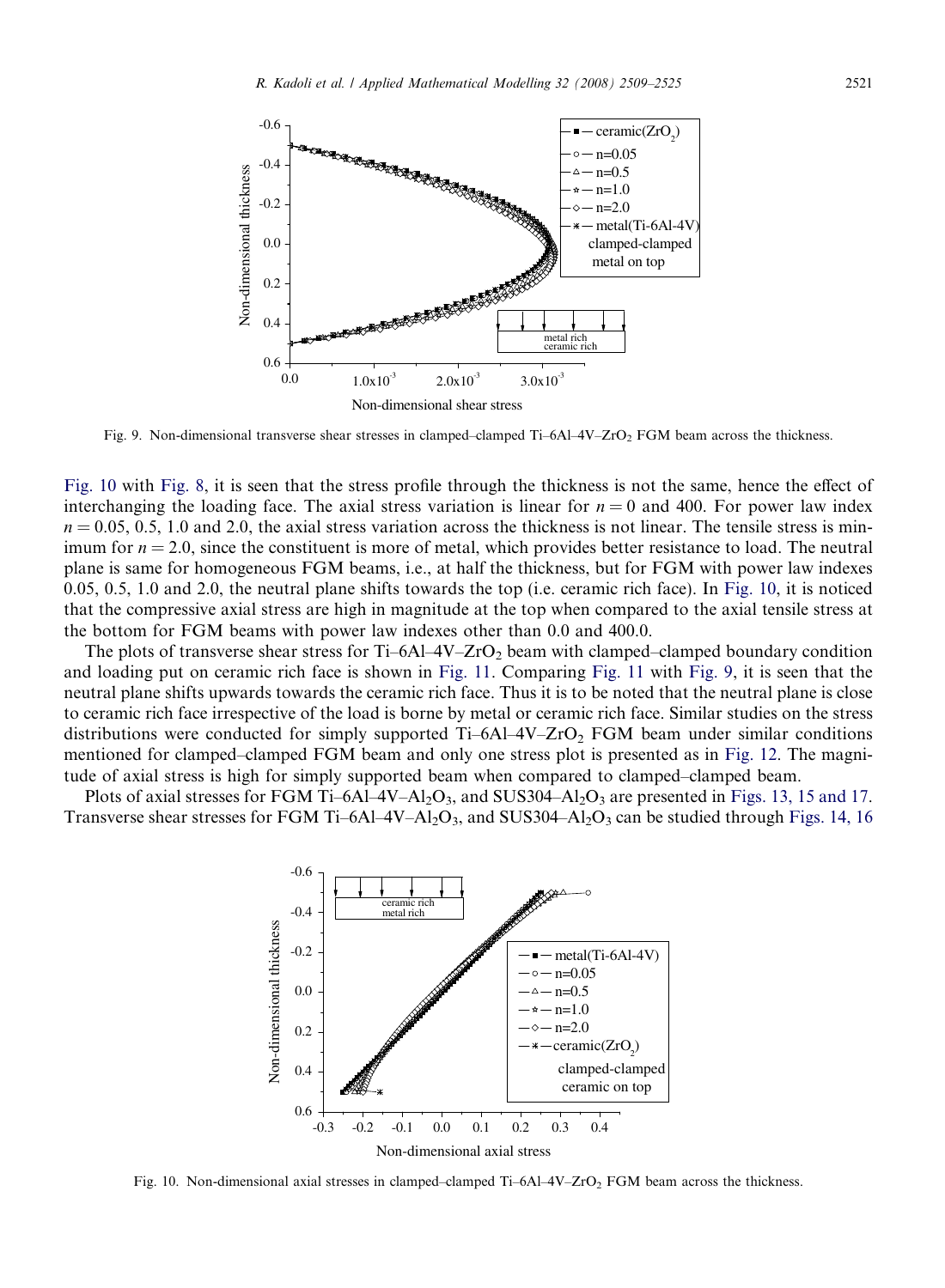

Fig. 11. Non-dimensional transverse shear stresses in clamped–clamped Ti–6Al–4V–ZrO<sub>2</sub> FGM beam across the thickness.



Fig. 12. Non-dimensional axial stresses in simply supported Ti-6Al-4V-ZrO<sub>2</sub> FGM beam across the thickness.



Fig. 13. Non-dimensional axial stresses in clamped–clamped Ti–6Al–4V–Al<sub>2</sub>O<sub>3</sub> FGM beam across the thickness.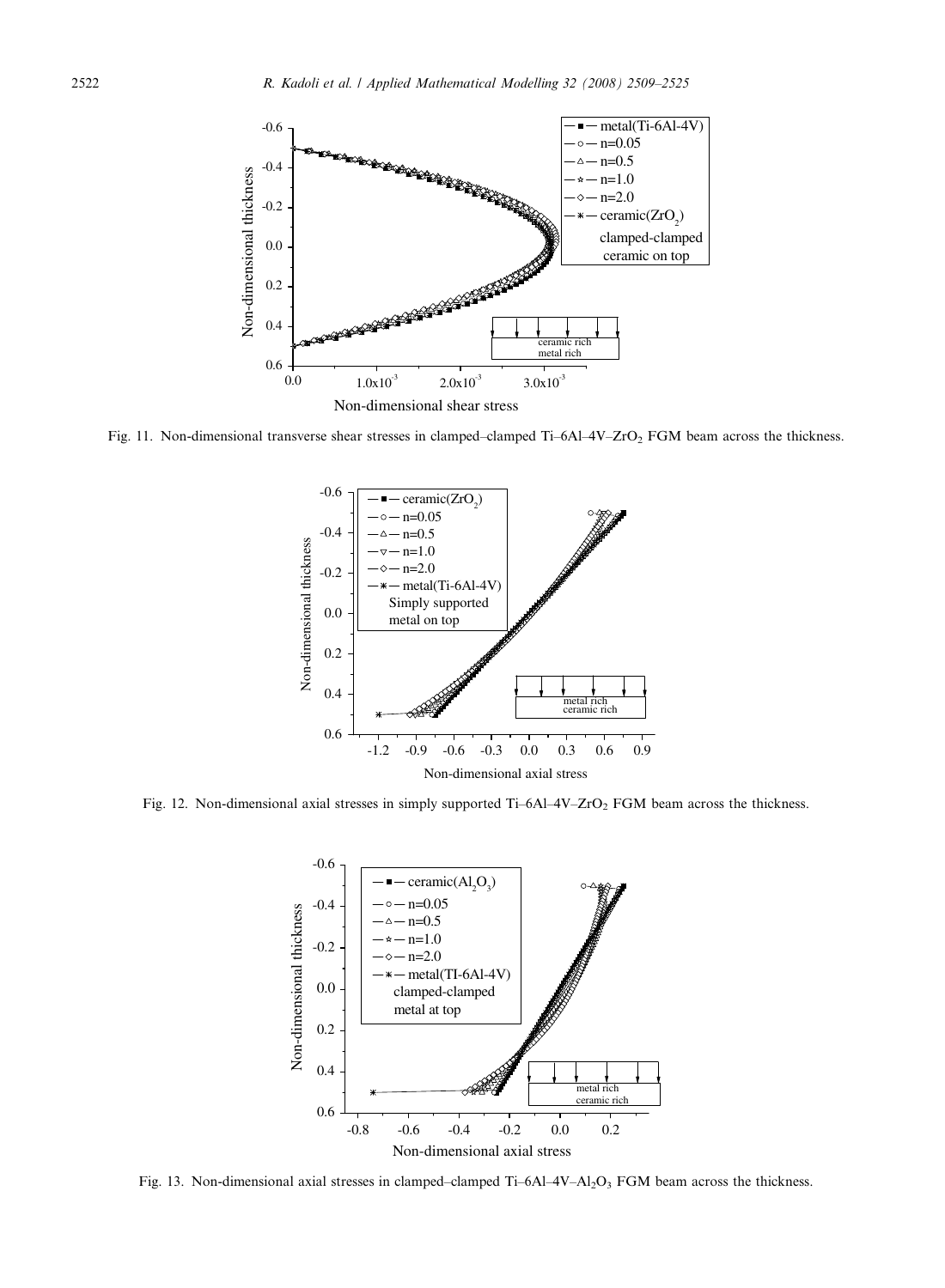

Fig. 14. Non-dimensional transverse shear stresses in clamped–clamped Ti–6Al–4V–Al2O<sup>3</sup> FGM beam across the thickness.



Fig. 15. Non-dimensional axial stresses in clamped–clamped Ti–6Al–4V–Al<sub>2</sub>O<sub>3</sub> FGM beam across the thickness.



Fig. 16. Non-dimensional transverse shear stresses in clamped–clamped Ti–6Al–4V–Al2O<sup>3</sup> FGM beam across the thickness.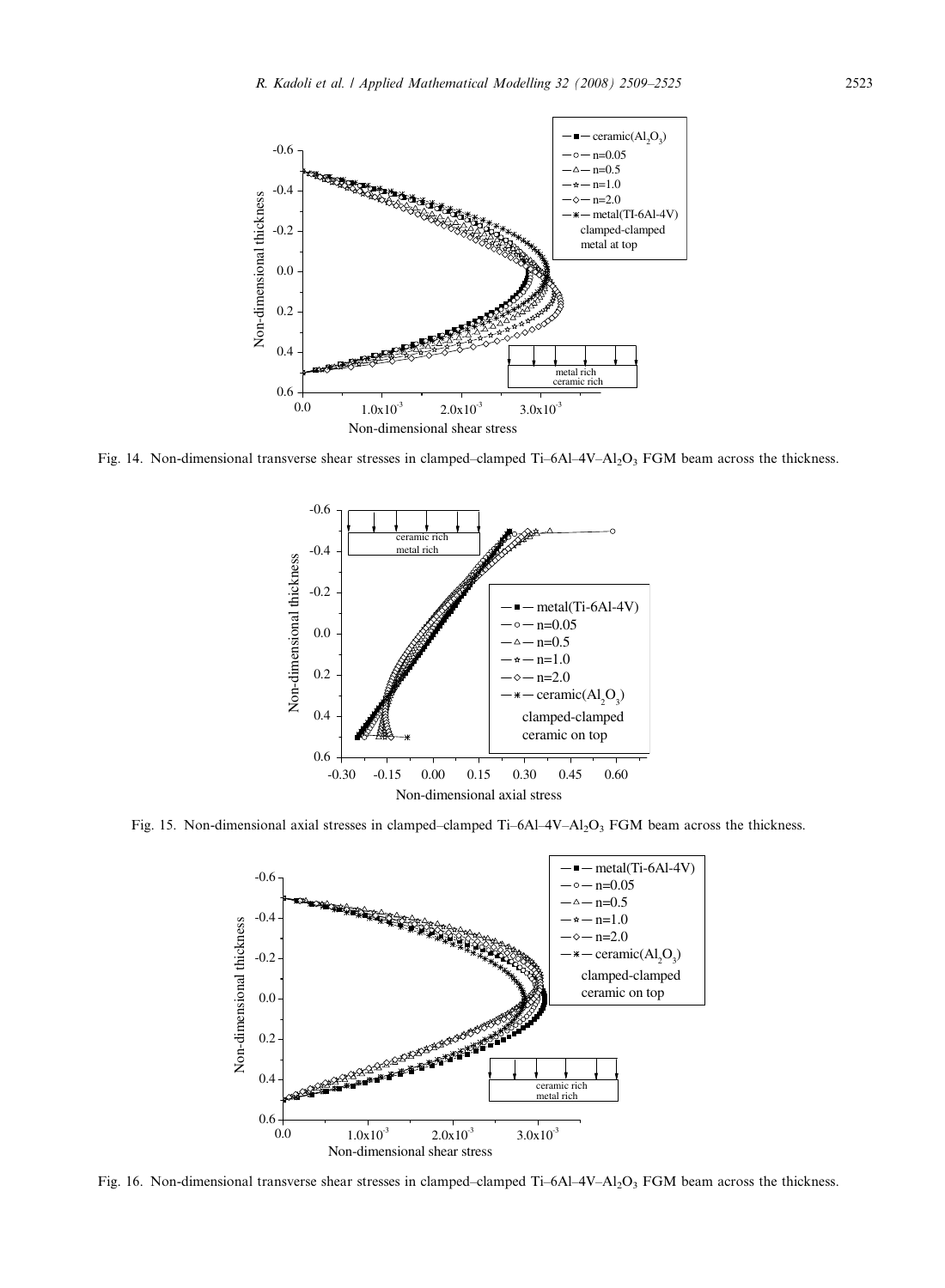

Fig. 17. Non-dimensional axial stresses in clamped–clamped SUS304–Al<sub>2</sub>O<sub>3</sub> FGM beam across the thickness.



Fig. 18. Non-dimensional transverse shear stresses in clamped–clamped SUS304–Al<sub>2</sub>O<sub>3</sub> FGM beam across the thickness.

and 18. A thorough examination of these results reveal that the profile of the axial stress distribution depends on the power law index  $n = 0.05, 0.5, 1.0$  and 2.0 and also the load bearing surface. The magnitude of the maximum tensile stress and compressive stress are highly dependent on the metal–ceramic combinations, load bearing surface being either metal or ceramic and finally the power law index.

Finally, depending on the metal ceramic combination, the transverse shear stresses may differ considerably for varying values of power law index. This can be observed for FGM beam Ti–6Al–4V–Al<sub>2</sub>O<sub>3</sub> (Figs. 14 and 16) and SUS304-Al<sub>2</sub>O<sub>3</sub> (Fig. 18) where the shear stress profile are prominently separated from one another depending on the value of power law index, *n*, whereas for Ti–6Al–4V–ZrO<sub>2</sub>, the shear stress (Figs. 9 and 11) profiles are close to one another irrespective of the value of  $n$ . This nature of closeness of shear stress profiles may be due to large difference in the Young's modulus of metal–ceramic in Ti–6Al–4V–Al<sub>2</sub>O<sub>3</sub> (105.69 GPa and 320.7 GPa respectively).

# 4. Conclusions

Higher order beam theory was effectively used to study extensively the static displacement field components, axial stress and shear stress distribution in various FGM beams. For FGM beams of SUS304–